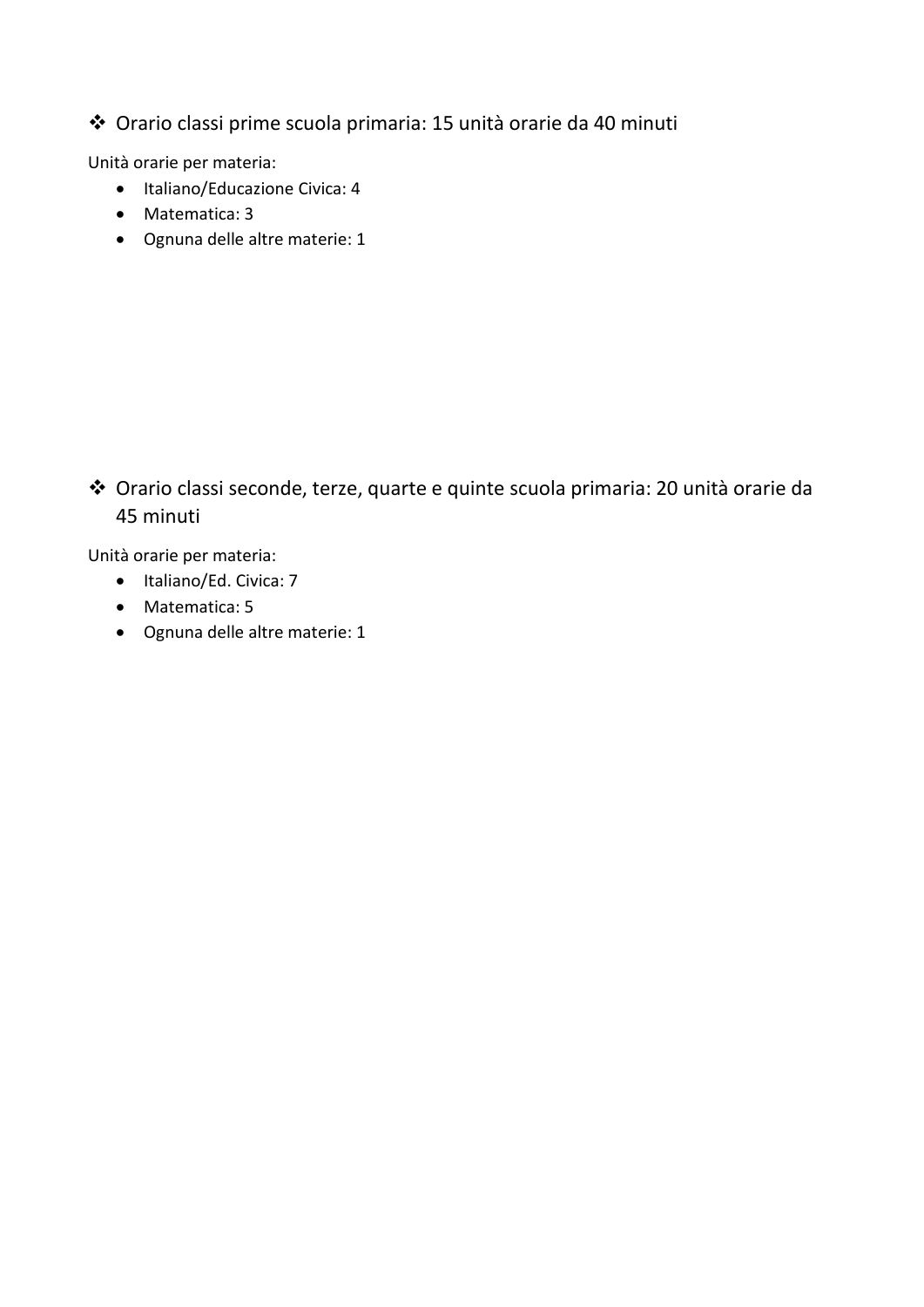# **ORARIO DAD SCUOLA PRIMARIA**

# **PLESSO "P. GALLUPPI"**

## **ANNO SCOLASTICO 2020/2021**

### CLASSE I SEZ. A

| <b>ORE</b>     | LUNEDI'      | <b>MARTEDI'</b> | <b>MERCOLEDI'</b>       | <b>GIOVEDI'</b> | <b>VENERDI'</b> |
|----------------|--------------|-----------------|-------------------------|-----------------|-----------------|
|                |              |                 |                         |                 |                 |
| 8.30<br>9.10   | $\, {\bf B}$ | A/B             | $\mathbb{R}/\mathbb{C}$ | $\mathbf{A}$    | $\mathbf C$     |
| 9.30<br>10.10  | $\bf{B}$     | B/A             | $\mathbf C$             | $\mathbf{A}$    | $\mathbf C$     |
| 10.30<br>11.10 | $\mathbf{A}$ | $\mathbf C$     | $\mathbf{A}$            | $\mathbf{A}$    | $\mathbf C$     |
|                |              |                 |                         |                 |                 |
|                |              |                 |                         |                 |                 |

- **Ins. A/I MAGNOLI**
- **Ins. B NERI**
- **Ins. C SATULLO**
- **Ins. R ANGHELONE**
- **Ins. S MARCIANO' C.**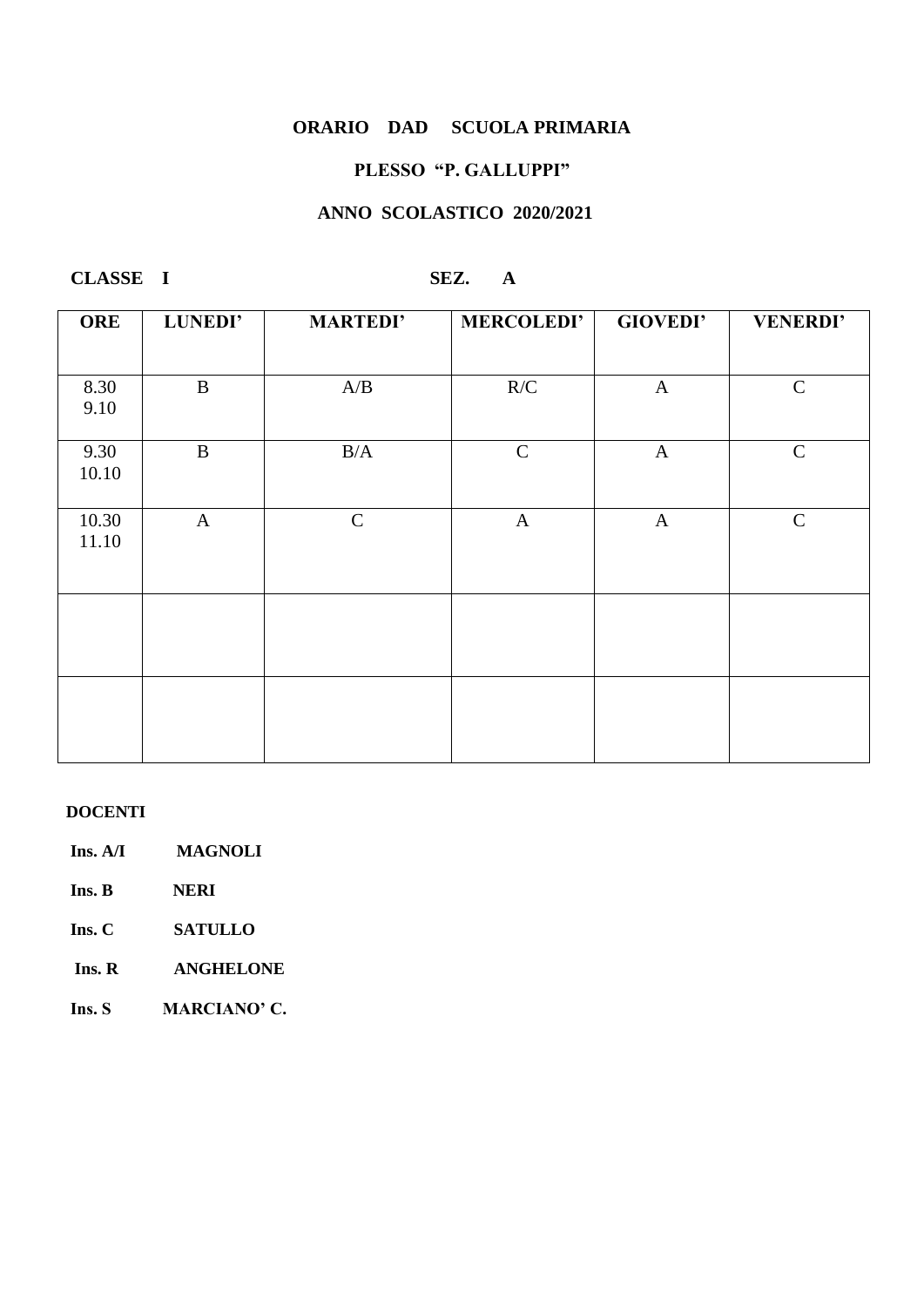# **ORARIO DAD PLESSO "P. GALLUPPI"**

## **ANNO SCOLASTICO 2020/2021**

### **CLASSE I SEZ. B**

| <b>ORE</b> | LUNEDI'      | <b>MARTEDI'</b> | <b>MERCOLEDI'</b> | <b>GIOVEDI'</b> | <b>VENERDI'</b> |
|------------|--------------|-----------------|-------------------|-----------------|-----------------|
|            |              |                 |                   |                 |                 |
|            |              |                 |                   |                 | ORE 8.00/13.00  |
|            | $\mathbf{A}$ | $\mathsf{C}$    | $\mathbf{A}$      | $\mathcal{C}$   | A               |
| 8.30       |              |                 |                   |                 |                 |
| 9.10       |              |                 |                   |                 |                 |
|            | A/C          | C/B             | $\mathbf R$       | $\mathcal{C}$   | $\mathbf{A}$    |
| 9.30       |              |                 |                   |                 |                 |
| 10.10      |              |                 |                   |                 |                 |
|            | $\bf{B}$     | B/A             | $\bf{B}$          | $\mathcal{C}$   | $\mathbf{A}$    |
| 10.30      |              |                 |                   |                 |                 |
| 11.10      |              |                 |                   |                 |                 |
|            |              |                 |                   |                 |                 |
|            |              |                 |                   |                 |                 |
|            |              |                 |                   |                 |                 |
|            |              |                 |                   |                 |                 |
|            |              |                 |                   |                 |                 |
|            |              |                 |                   |                 |                 |

- **Ins.A/I MAGNOLI**
- **Ins. B NERI**
- Ins. S. **MANGANO G.**
- **Ins. C SATULLO**
- **Ins. R ANGHELONE**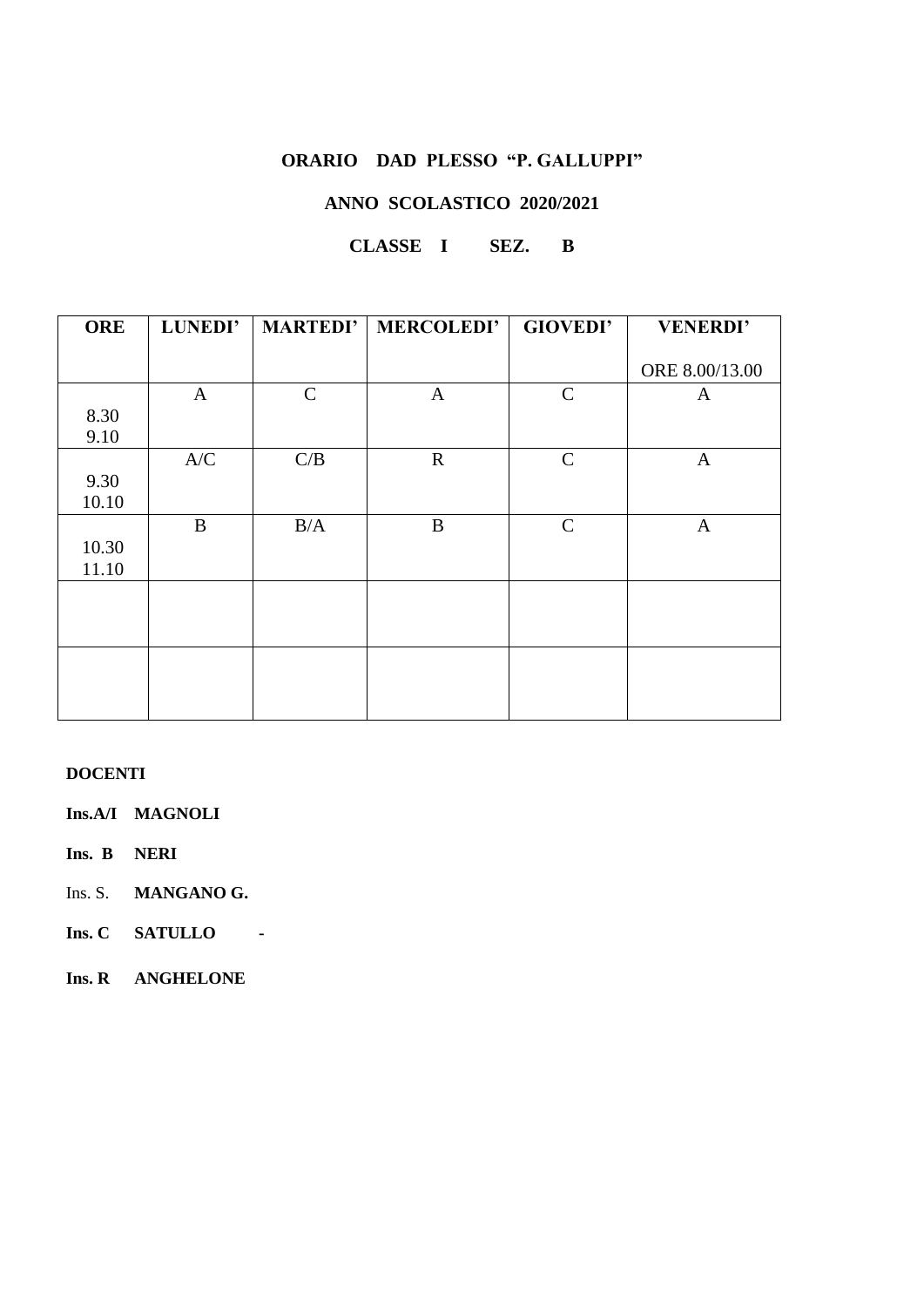#### **ANNO SCOLASTICO 2020/2021**

#### CLASSE II SEZ. A

| <b>ORE</b> | <b>LUNEDI'</b> | <b>MARTEDI'</b> | <b>MERCOLEDI'</b> | <b>GIOVEDI'</b> | <b>VENERDI'</b>   |
|------------|----------------|-----------------|-------------------|-----------------|-------------------|
|            |                |                 |                   |                 | 8.00/13.00<br>ORE |
| 8.30       | B/A            | A               |                   | A/B             | R                 |
| 9.15       |                |                 |                   |                 |                   |
| 9.30       | B/A            | A               | A                 | A               | B                 |
| 10.15      |                |                 |                   |                 |                   |
| 10.30      | A              | A               | A                 | B/A             | B/A               |
| 11.15      |                |                 |                   |                 |                   |
| 11.30      | A              | A               | B/A               | B               | A                 |
| 12.15      |                |                 |                   |                 |                   |
|            |                |                 |                   |                 |                   |
|            |                |                 |                   |                 |                   |

**DOCENTI**

**Ins. A LABATE** 

**Ins. B OSTRO** 

Ins. I RECHICHI

**Ins S IMBALZANO**

**Ins. R ANGHELONE** 

#### **ORARIO DAD SCUOLA PRIMARIA " P. GALLUPPI"**

#### **ANNO SCOLASTICO 2020/2021**

#### CLASSE II SEZ. B

| ORE            | <b>LUNEDI'</b> | <b>MARTEDI</b> | <b>MERCOLEDI</b> | <b>GIOVEDI'</b> | <b>VENERDI'</b><br>ORE<br>8.00/13.00 |
|----------------|----------------|----------------|------------------|-----------------|--------------------------------------|
| 8.30<br>9.15   | A              | A/B            | B/A              |                 | A                                    |
| 9.30<br>10.15  | A              | A/B            | B/A              | B               | A                                    |
| 10.30<br>11.15 | R/A            | B/A            | A                | A               | A                                    |
| 11.30<br>12.15 | B/A            | B/A            | A                | A               | B                                    |
|                |                |                |                  |                 |                                      |

#### **DOCENTI**

**Ins. A SAMMARCO** 

**Ins. B OSTRO** 

Ins. I RECHICHI

**Ins. R ANGHELONE**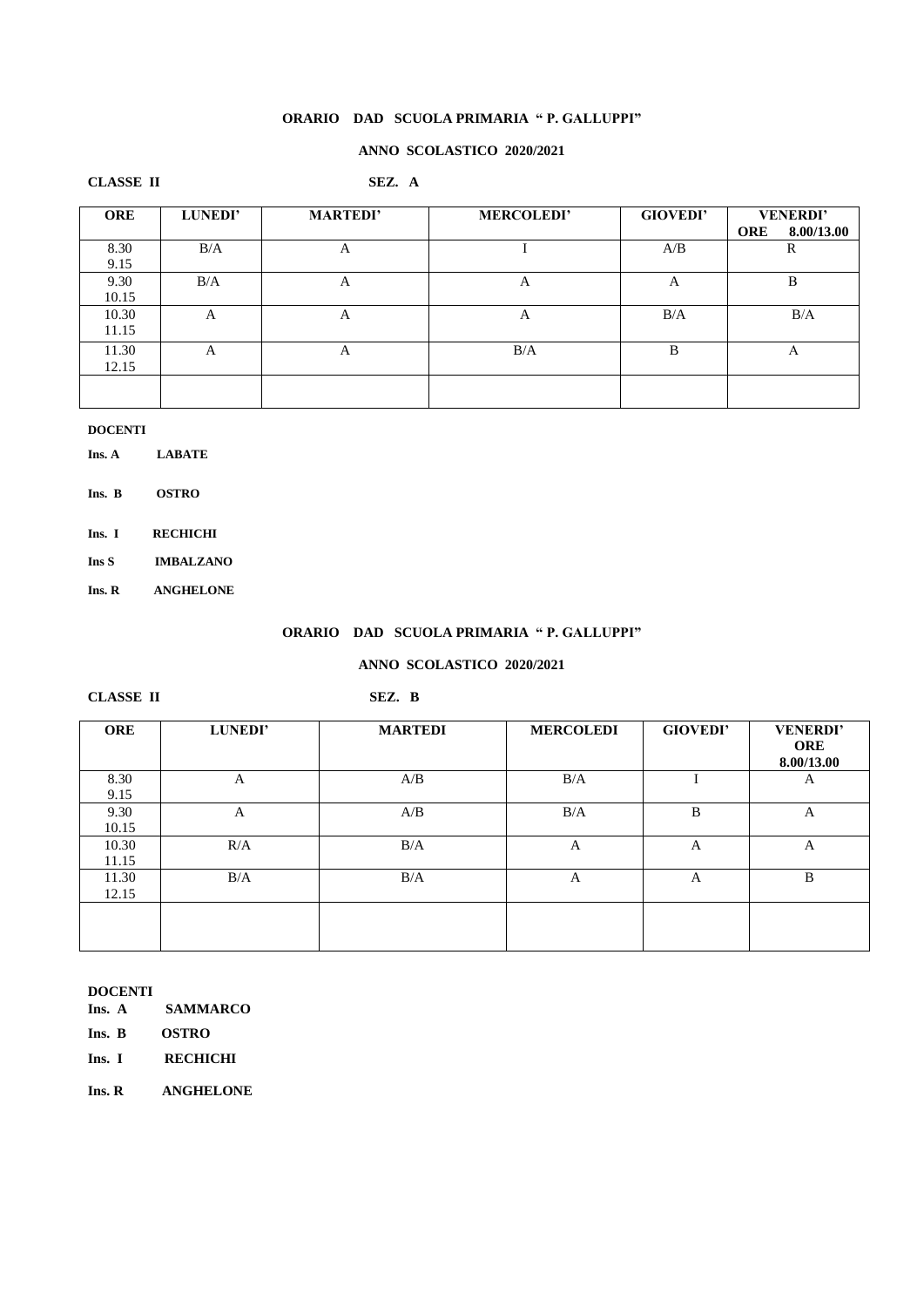## **ANNO SCOLASTICO 2020/2021**

# **CLASSE III** SEZ. A

| <b>ORE</b> | LUNEDI'      | <b>MARTEDI'</b> | <b>MERCOLEDI'</b> | <b>GIOVEDI'</b> | <b>VENERDI'</b> |
|------------|--------------|-----------------|-------------------|-----------------|-----------------|
|            |              |                 |                   |                 |                 |
|            | I            | $\mathbf C$     | $\, {\bf B}$      | $\mathbf{A}$    | $\mathbf{A}$    |
| 8.30       |              |                 |                   |                 |                 |
| 9.15       |              |                 |                   |                 |                 |
|            | $\bf{B}$     | $\mathbf C$     | $\bf{B}$          | $\mathbf C$     | $\mathbf{A}$    |
| 9.30       |              |                 |                   |                 |                 |
| 10.15      |              |                 |                   |                 |                 |
|            | $\mathbf{A}$ | $\mathbf{A}$    | $\mathbf{A}$      | $\mathbf{A}$    | $\, {\bf B}$    |
| 10.30      |              |                 |                   |                 |                 |
| 11.15      |              |                 |                   |                 |                 |
|            | $\mathbf R$  | $\mathbf{A}$    | $\mathbf{A}$      | $\mathbf C$     | $\bf{B}$        |
| 11.30      |              |                 |                   |                 |                 |
| 12.15      |              |                 |                   |                 |                 |
|            |              |                 |                   |                 |                 |
|            |              |                 |                   |                 |                 |
|            |              |                 |                   |                 |                 |

- **Ins. A CREA**
- **Ins. B MARTINO**
- **Ins. I RECHICHI**
- **Ins. R BEVACQUA**
- **Ins. C CONDIORIO**
- **Ins. S AIELLO CINZIA**
- **Ins. S TRIPODI FEDERICA**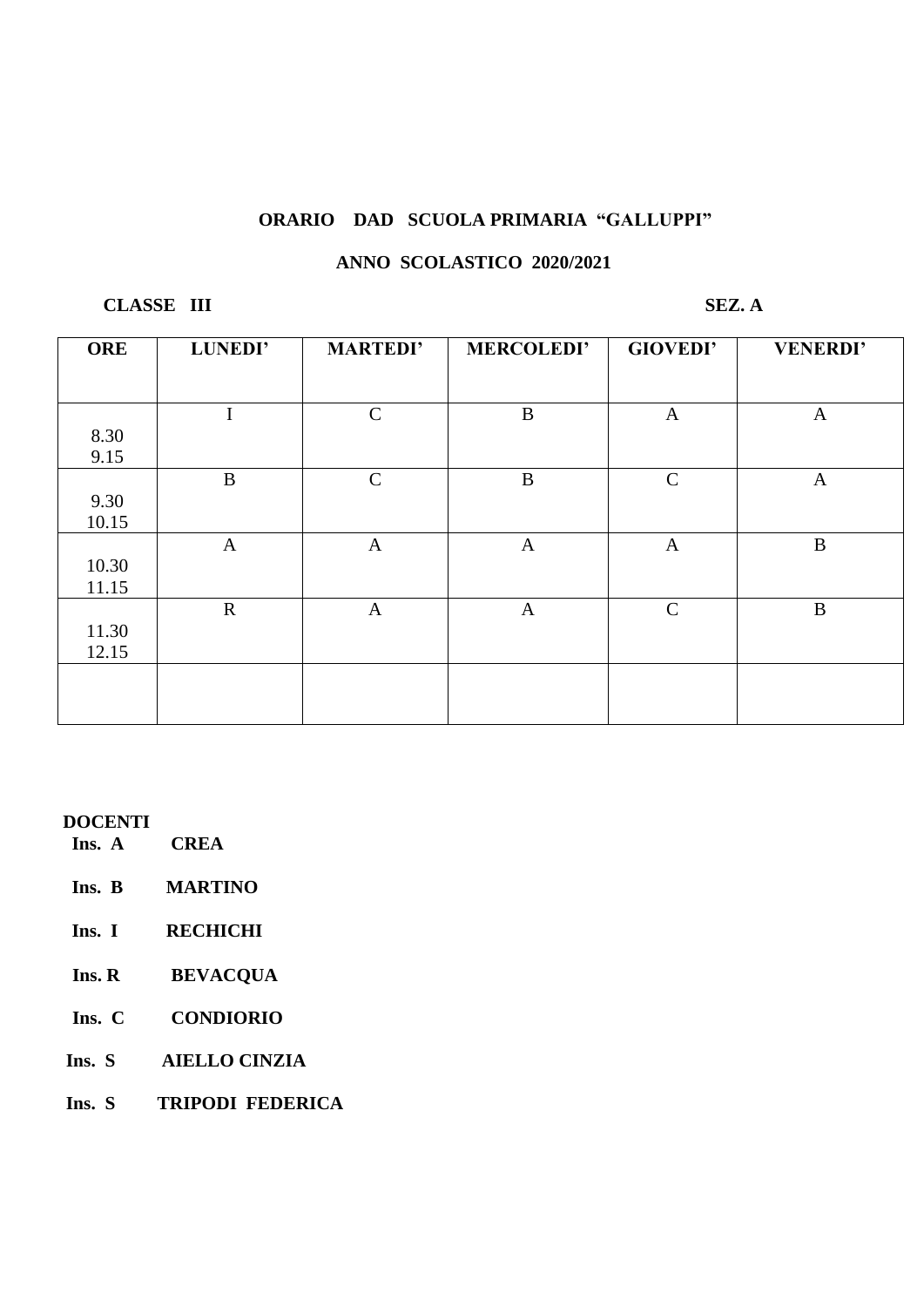# **ANNO SCOLASTICO 2020/2021**

# **CLASSE III** SEZ. C

| LUNEDI'       | <b>MARTEDI'</b> | <b>MERCOLEDI'</b> | <b>GIOVEDI'</b> | <b>VENERDI'</b> |
|---------------|-----------------|-------------------|-----------------|-----------------|
|               |                 |                   |                 |                 |
| $\mathbf{A}$  | B               | $\mathbf{B}$      | $\mathbf{A}$    | $\mathbf{A}$    |
|               |                 |                   |                 |                 |
| A             | B               | B/C               | $\mathbf{A}$    | A               |
|               |                 |                   |                 |                 |
|               |                 |                   |                 |                 |
| $\mathcal{C}$ | $\mathbf R$     | A/C               | $\mathbf C$     | $\mathbf{A}$    |
|               |                 |                   |                 |                 |
|               |                 |                   |                 |                 |
| $\mathcal{C}$ | B               | A/C               | $\mathsf{C}$    | $\mathcal{C}$   |
|               |                 |                   |                 |                 |
|               |                 |                   |                 |                 |
|               |                 |                   |                 |                 |
|               |                 |                   |                 |                 |
|               |                 |                   |                 |                 |

## **DOCENTI**

**Ins. A/I MONACO** 

**Ins. B MARTINO**

**Ins. R BEVACQUA**

**Ins . C STELITANO**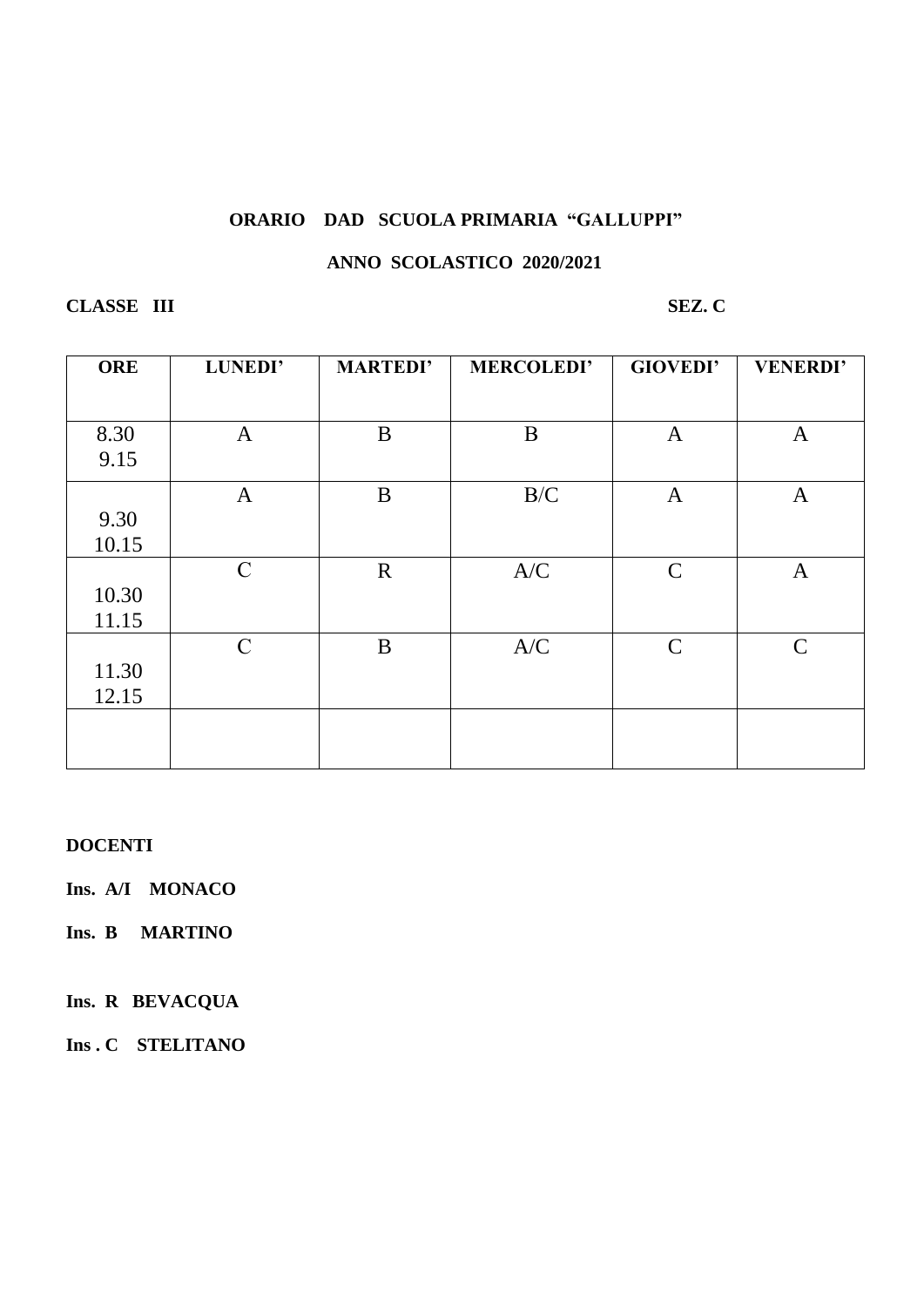## **ANNO SCOLASTICO 2020/2021**

### **CLASSE III** SEZ. B

| <b>ORE</b> | <b>LUNEDI'</b> | <b>MARTEDI'</b> | <b>MERCOLEDI'</b> | <b>GIOVEDI'</b> | <b>VENERDI'</b> |
|------------|----------------|-----------------|-------------------|-----------------|-----------------|
|            |                |                 |                   |                 |                 |
|            | $\mathbf{A}$   | $\mathbf{A}$    | $\mathbf{A}$      | $\mathbf C$     | $\, {\bf B}$    |
| 8.30       |                |                 |                   |                 |                 |
| 9.15       |                |                 |                   |                 |                 |
|            | $\mathbf{A}$   | $\mathbf{A}$    |                   | $\mathbf{A}$    | $\bf{B}$        |
| 9.30       |                |                 |                   |                 |                 |
| 10.15      |                |                 |                   |                 |                 |
|            | I              | $\mathcal{C}$   | $\bf{B}$          | $\bf{B}$        | $\mathbf{A}$    |
| 10.30      |                |                 |                   |                 |                 |
| 11.15      |                |                 |                   |                 |                 |
|            | $\mathbf{A}$   | $\mathsf{C}$    | $\bf{B}$          | $\bf{B}$        | $\mathbf{A}$    |
| 11.30      |                |                 |                   |                 |                 |
| 12.15      |                |                 |                   |                 |                 |
|            |                |                 |                   |                 |                 |
|            |                |                 |                   |                 |                 |
|            |                |                 |                   |                 |                 |

### **DOCENTI**

**Ins. A CREA** 

**Ins. B MARTINO**

**Ins. I RECHICHI** 

 **Ins. R BEVACQUA**

 **Ins. C CONDIORIO**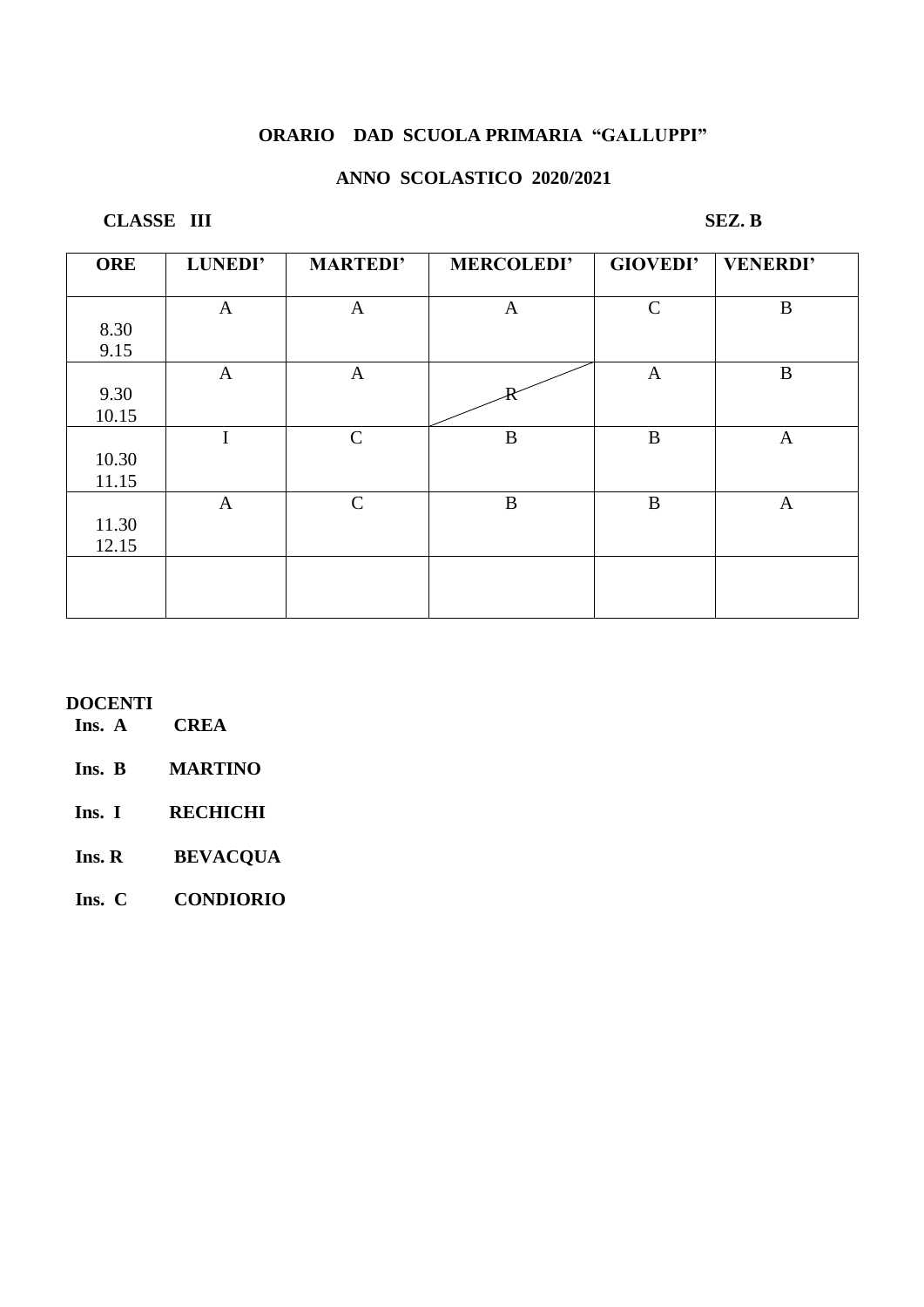## **ANNO SCOLASTICO 2020/2021**

## **CLASSE III** SEZ. D

| <b>ORE</b>     | <b>LUNEDI'</b> | <b>MARTEDI'</b> | <b>MERCOLEDI'</b> | <b>GIOVEDI'</b> | <b>VENERDI'</b> |
|----------------|----------------|-----------------|-------------------|-----------------|-----------------|
| 8.30<br>9.15   | B              | A               | A                 | B               | $\mathcal{C}$   |
| 9.30<br>10.15  | $\mathcal{C}$  | A               | A                 | B               | $\mathcal{C}$   |
| 10.30<br>11.15 | B              | B/C             | $\mathbf R$       | A               | $\mathcal{C}$   |
| 11.30<br>12.15 | A              | A/C             | $\mathcal{C}$     | A               | $\mathbf{A}$    |

#### **DOCENTI**

**Ins. A/I MONACO** 

**Ins. B MARTINO**

**Ins. R BEVACQUA**

**Ins . C STELITANO**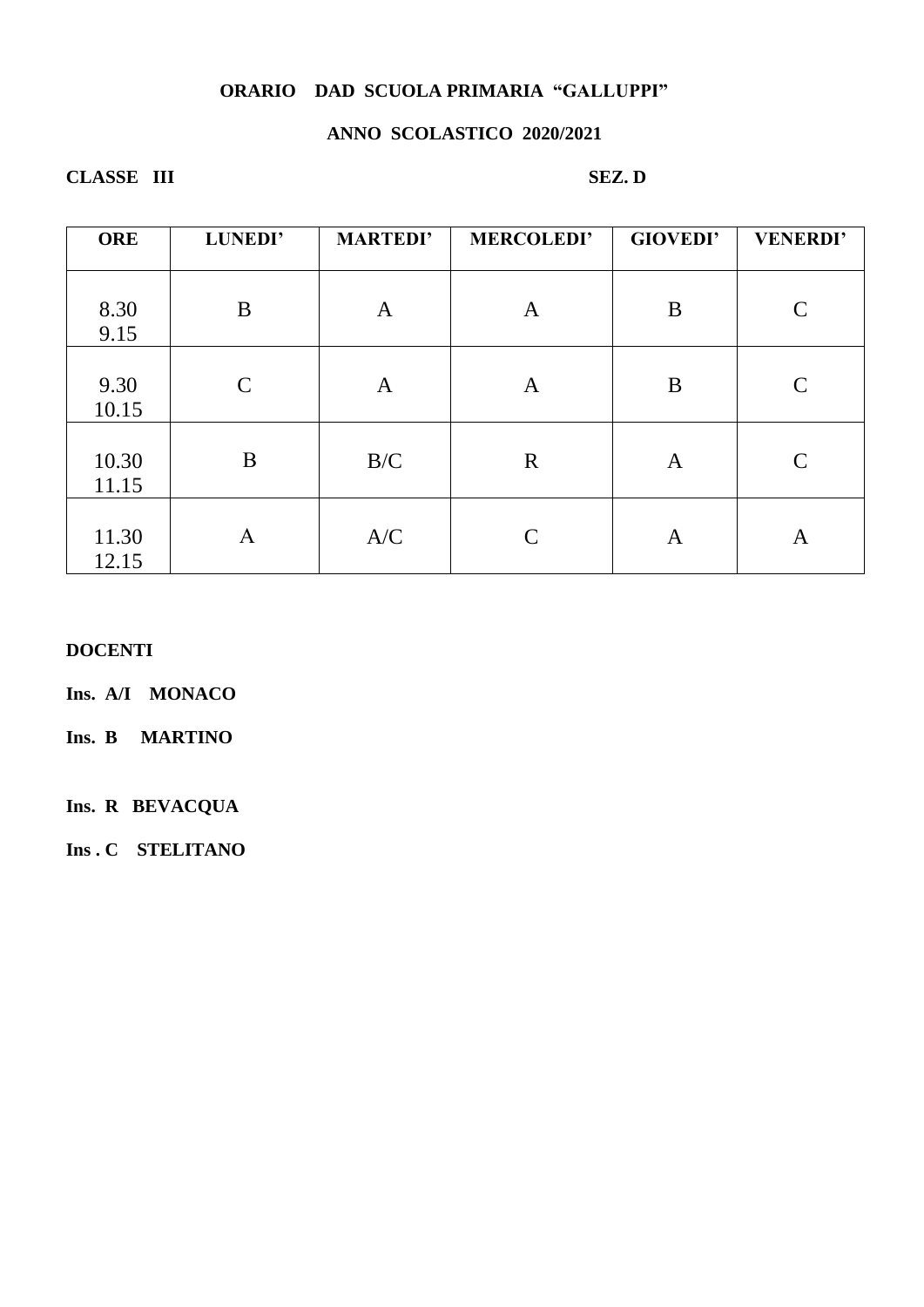### **ANNO SCOLASTICO 2020/2021**

### **CLASSE IV SEZ. A**

| <b>ORE</b> | LUNEDI' | <b>MARTEDI'</b> | <b>MERCOLEDI'</b> | <b>GIOVEDI'</b> | <b>VENERDI'</b> |
|------------|---------|-----------------|-------------------|-----------------|-----------------|
|            |         |                 |                   |                 |                 |
| 8.30       | I       | B               | A                 | $\mathbb{R}$    | A               |
| 9.15       |         |                 |                   |                 |                 |
| 9.30       | A       | C/A             | A/I               | $\bf{B}$        | $\mathbf{A}$    |
| 10.15      |         |                 |                   |                 |                 |
| 10.30      | B/I     | B               | A/C               | A               | $\mathbf{A}$    |
| 11.15      |         |                 |                   |                 |                 |
| 11.30      | B/I     | A               | $\mathbf{A}$      | $\mathbf{A}$    | C/A             |
| 12.15      |         |                 |                   |                 |                 |
|            |         |                 |                   |                 |                 |
|            |         |                 |                   |                 |                 |

- **Ins. A NICOLO'**
- **Ins. B NICOLO'**
- **Ins. C NOCERA**
- **Ins. I D'AGUI'**
- **Ins. R ANGHELONE**
- **Ins. S TRIPODI FEDERICA**
- Ins. S **CASILI GIOVANNA**
- **INS. S CARACCIOLO ROSETTA**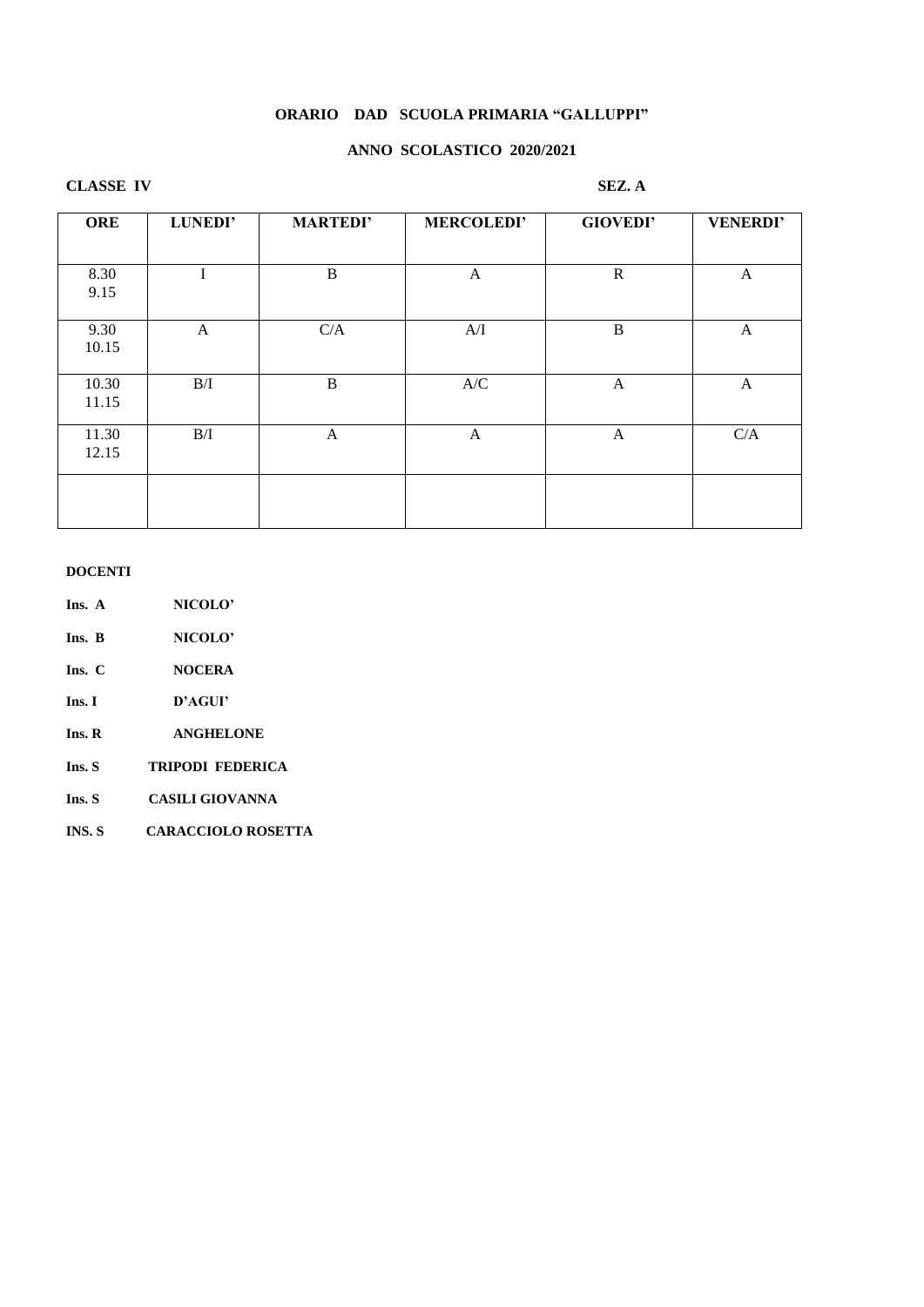## **ANNO SCOLASTICO 2020/2021**

#### **CLASSE IV SEZ. B**

| <b>ORE</b> | LUNEDI'      | <b>MARTEDI'</b> | <b>MERCOLEDI'</b> | <b>GIOVEDI'</b> | <b>VENERDI'</b> |
|------------|--------------|-----------------|-------------------|-----------------|-----------------|
|            | $\mathbf{A}$ | $\mathbf C$     | A                 | I               | B               |
| 8.30       |              |                 |                   |                 |                 |
| 9.15       |              |                 |                   |                 |                 |
|            | A            | $\mathcal{C}$   | A                 | B               | B               |
| 9.30       |              |                 |                   |                 |                 |
| 10.15      |              |                 |                   |                 |                 |
|            | $\mathbf{A}$ | A               | $\mathbf R$       | B               | $\mathcal{C}$   |
| 10.30      |              |                 |                   |                 |                 |
| 11.15      |              |                 |                   |                 |                 |
|            | B            | A               | B                 | A               | A               |
| 11.30      |              |                 |                   |                 |                 |
| 12.15      |              |                 |                   |                 |                 |
|            |              |                 |                   |                 |                 |
|            |              |                 |                   |                 |                 |

#### **DOCENTI**

**Ins. A AMICO** 

**Ins. B GIUNTA** 

**Ins. I/C D'AGUI'**

**Ins. R ANGHELONE**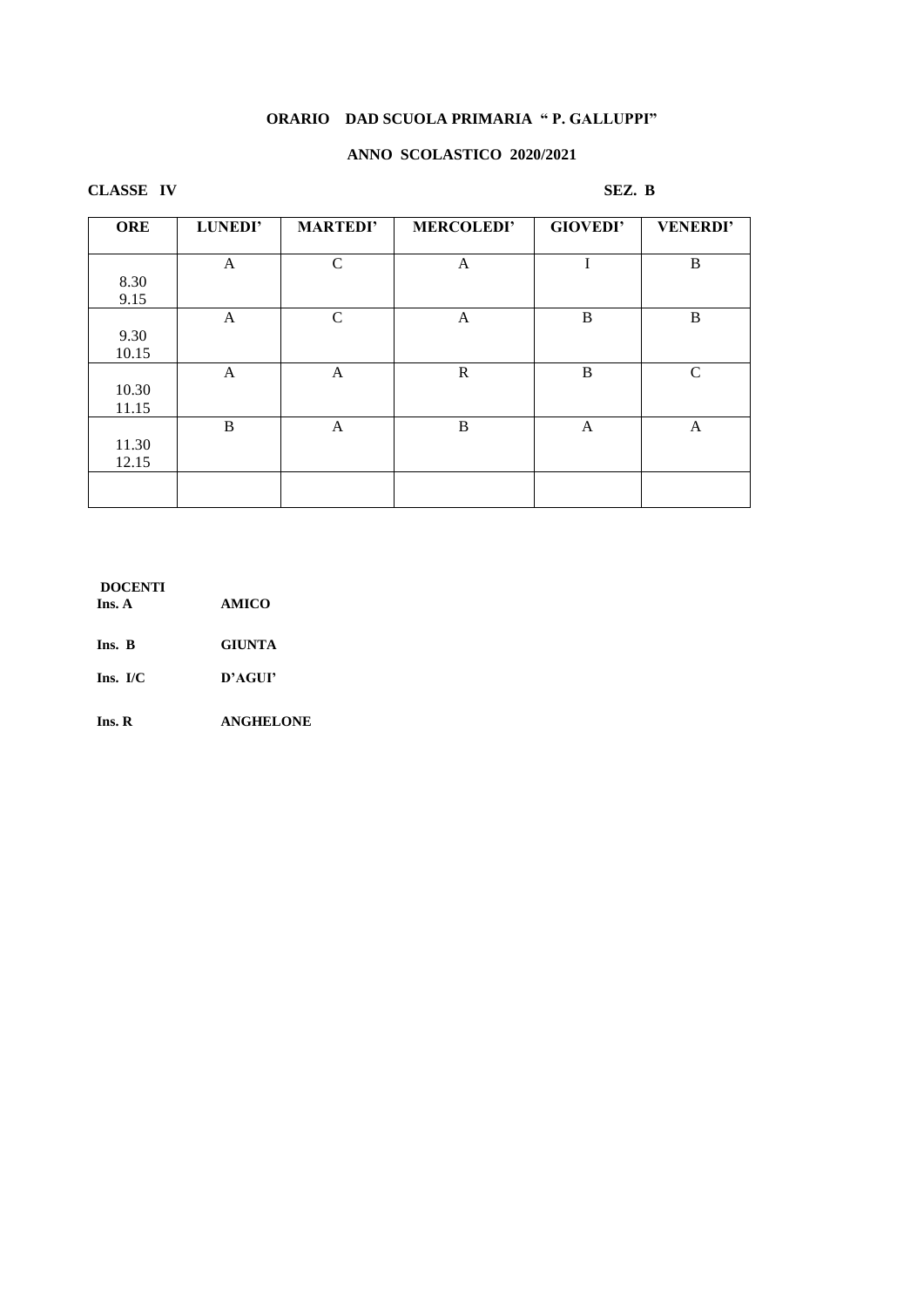#### **ANNO SCOLASTICO 2020/2021**

#### **CLASSE IV** SEZ. C

| <b>ORE</b> | LUNEDI' | <b>MARTEDI'</b> | <b>MERCOLEDI'</b> | <b>GIOVEDI'</b> | <b>VENERDI'</b> |
|------------|---------|-----------------|-------------------|-----------------|-----------------|
|            |         |                 |                   |                 |                 |
|            | B       | A               | $\mathbb{R}$      | B/A             |                 |
| 8.30       |         |                 |                   |                 |                 |
| 9.15       |         |                 |                   |                 |                 |
|            | B       | B               | A                 | A               | A               |
| 9.30       |         |                 |                   |                 |                 |
| 10.15      |         |                 |                   |                 |                 |
|            | B/A     | A               | A                 | A               | B               |
| 10.30      |         |                 |                   |                 |                 |
| 11.15      |         |                 |                   |                 |                 |
|            | A       | A               | A/I               | A/I             | A               |
| 11.30      |         |                 |                   |                 |                 |
| 12.15      |         |                 |                   |                 |                 |

### **DOCENTI**

**Ins. B GIUNTA** 

**Ins. I D'AGUI'**

**Ins. R ANGHELONE** 

**Ins. S BAGALA'**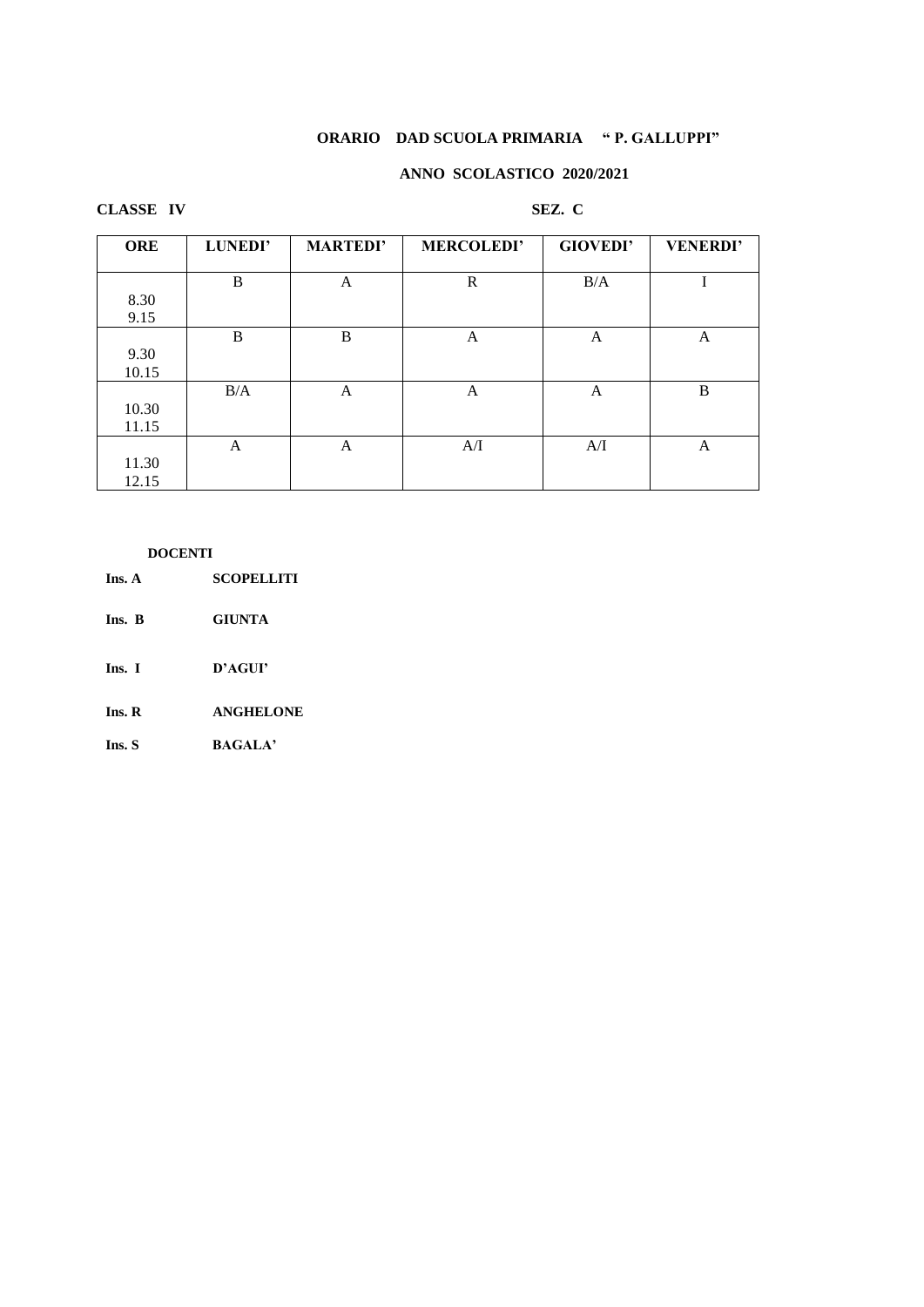#### **ANNO SCOLASTICO 2020/2021**

#### **CLASSE IV** SEZ. D

| <b>ORE</b> | <b>LUNEDI'</b> | <b>MARTEDI'</b> | <b>MERCOLEDI'</b> | <b>GIOVEDI'</b> | <b>VENERDI'</b> |
|------------|----------------|-----------------|-------------------|-----------------|-----------------|
|            |                |                 |                   |                 |                 |
|            | $\mathbb{R}$   | A               | B/I               | A               | A               |
| 8.30       |                |                 |                   |                 |                 |
| 9.15       |                |                 |                   |                 |                 |
|            | T              | A               | B                 | A               | A               |
| 9.30       |                |                 |                   |                 |                 |
| 10.15      |                |                 |                   |                 |                 |
|            | $\mathcal{C}$  | B               | A/B               | A               | A               |
| 10.30      |                |                 |                   |                 |                 |
| 11.15      |                |                 |                   |                 |                 |
|            | $\mathcal{C}$  | B               | $\mathcal{C}$     | B               | B               |
| 11.30      |                |                 |                   |                 |                 |
| 12.15      |                |                 |                   |                 |                 |

- **Ins. A AMICO**
- **Ins. B GIUNTA**
- Ins. C **NOCERA**
- **Ins. I D'AGUI'**
- **Ins. R ANGHELONE**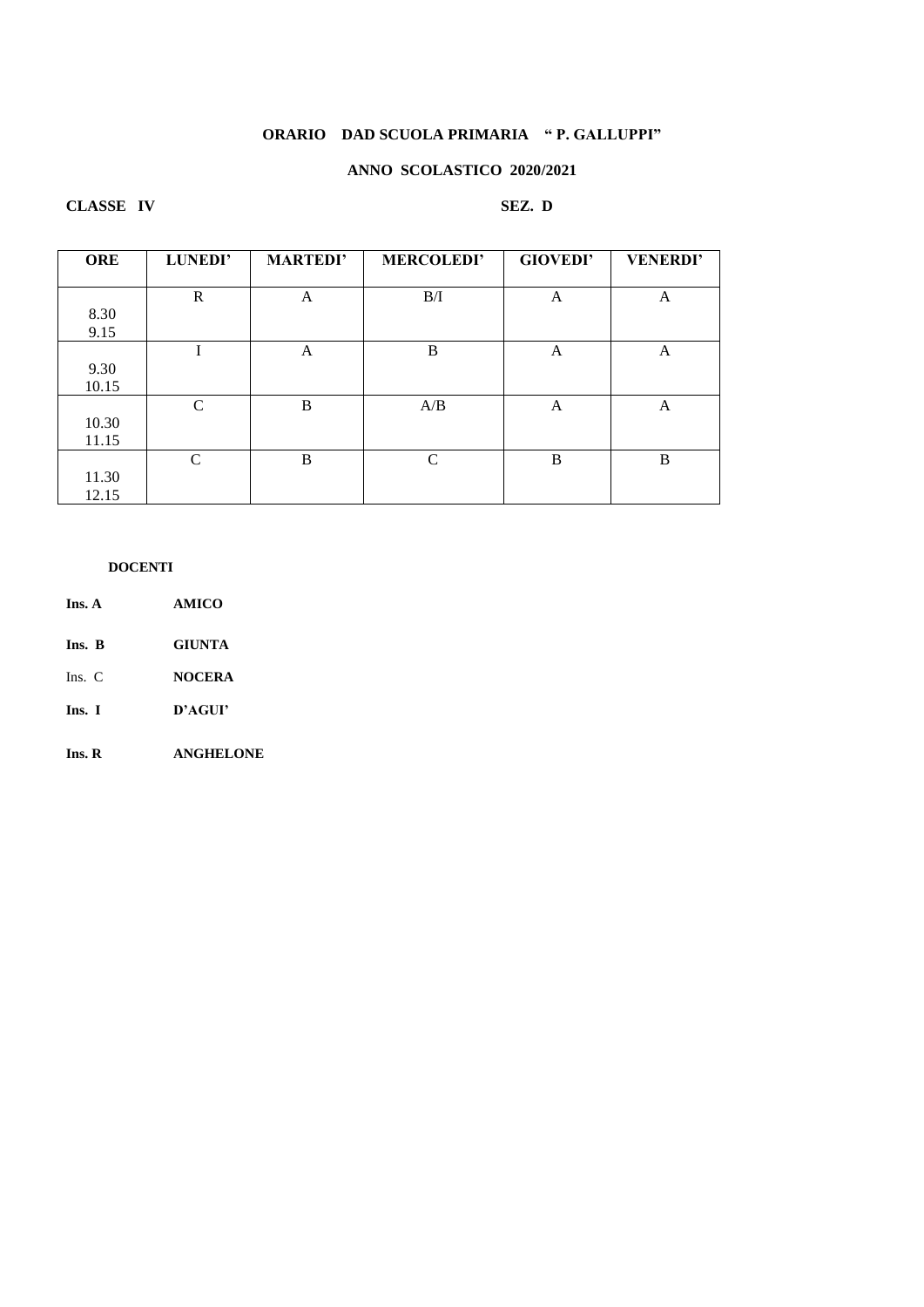## **ANNO SCOLASTICO 2020/2021**

## **CLASSE V** SEZ. **B**

| <b>ORE</b>     | LUNEDI'  |              | MARTEDI'   MERCOLEDI'   GIOVEDI'   VENERDI' |              |              |
|----------------|----------|--------------|---------------------------------------------|--------------|--------------|
| 8.30<br>9.15   | $\bf{B}$ | R/A          | $\mathbf{A}$                                | $\mathbf C$  | I            |
| 9.30<br>10.15  | $\bf{B}$ | $\mathbf{A}$ | $\mathbf{A}$                                | $\mathbf C$  | $\mathbf{A}$ |
| 10.30<br>11.15 | $\bf{B}$ | B/A          | $\mathbf{A}$                                | $\mathbf{A}$ | $\mathbf{A}$ |
| 11.30<br>12.15 | A/B      | $\mathbf{A}$ | B/A                                         | $\mathbf{A}$ | $\mathbf{A}$ |
|                |          |              |                                             |              |              |

- **Ins. A D'AGUI' MONICA**
- **Ins. B MARCIANO'**
- **Ins. I RECHICHI**
- **Ins. R BUSCETI**
- **Ins. C NOCERA**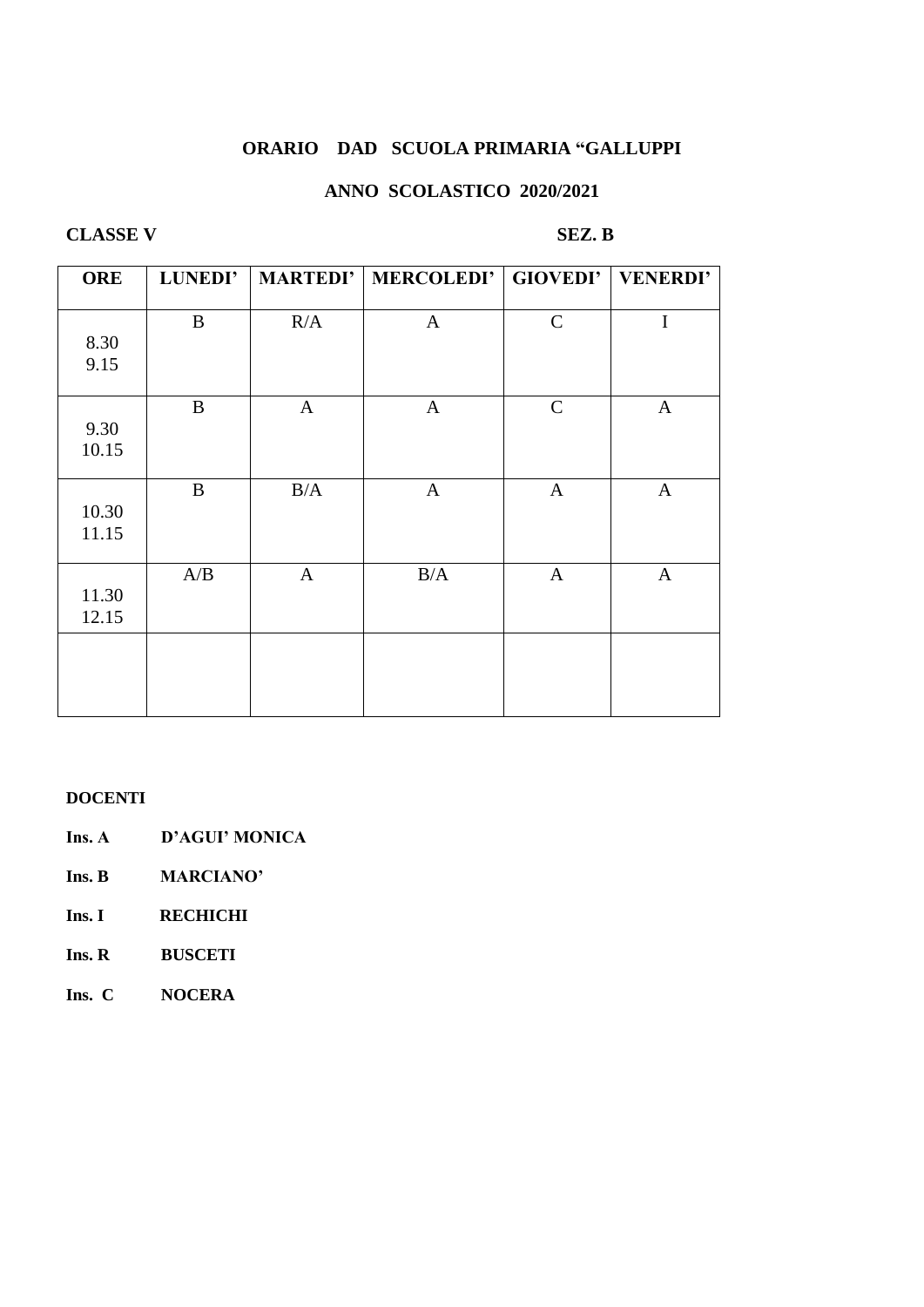## **ANNO SCOLASTICO 2020/2021**

**CLASSE V** SEZ. A

| <b>ORE</b> | <b>LUNEDI'</b> | <b>MARTEDI'</b> | <b>MERCOLEDI'</b> | <b>GIOVEDI'</b> | <b>VENERDI'</b> |
|------------|----------------|-----------------|-------------------|-----------------|-----------------|
|            |                |                 |                   |                 |                 |
|            | $\mathcal{C}$  | B               | $\mathbf{A}$      | B               | $\mathbf{A}$    |
| 8.30       |                |                 |                   |                 |                 |
| 9.15       |                |                 |                   |                 |                 |
|            | $\mathcal{C}$  | B               | A                 | B               | I               |
| 9.30       |                |                 |                   |                 |                 |
| 10.15      |                |                 |                   |                 |                 |
|            | A              | A               | A                 | B/C             | $\mathbf{A}$    |
| 10.30      |                |                 |                   |                 |                 |
| 11.15      |                |                 |                   |                 |                 |
|            | A              | $\mathbf R$     | A                 | A/C             | A               |
| 11.30      |                |                 |                   |                 |                 |
| 12.15      |                |                 |                   |                 |                 |

- **Ins. A FICARA**
- **Ins. B MARCIANO'**
- **Ins. C NOCERA**
- **Ins. I RECHICHI**
- Ins. R **ANGHELONE**
- Ins. S **CARNEVALE M. SANTINA**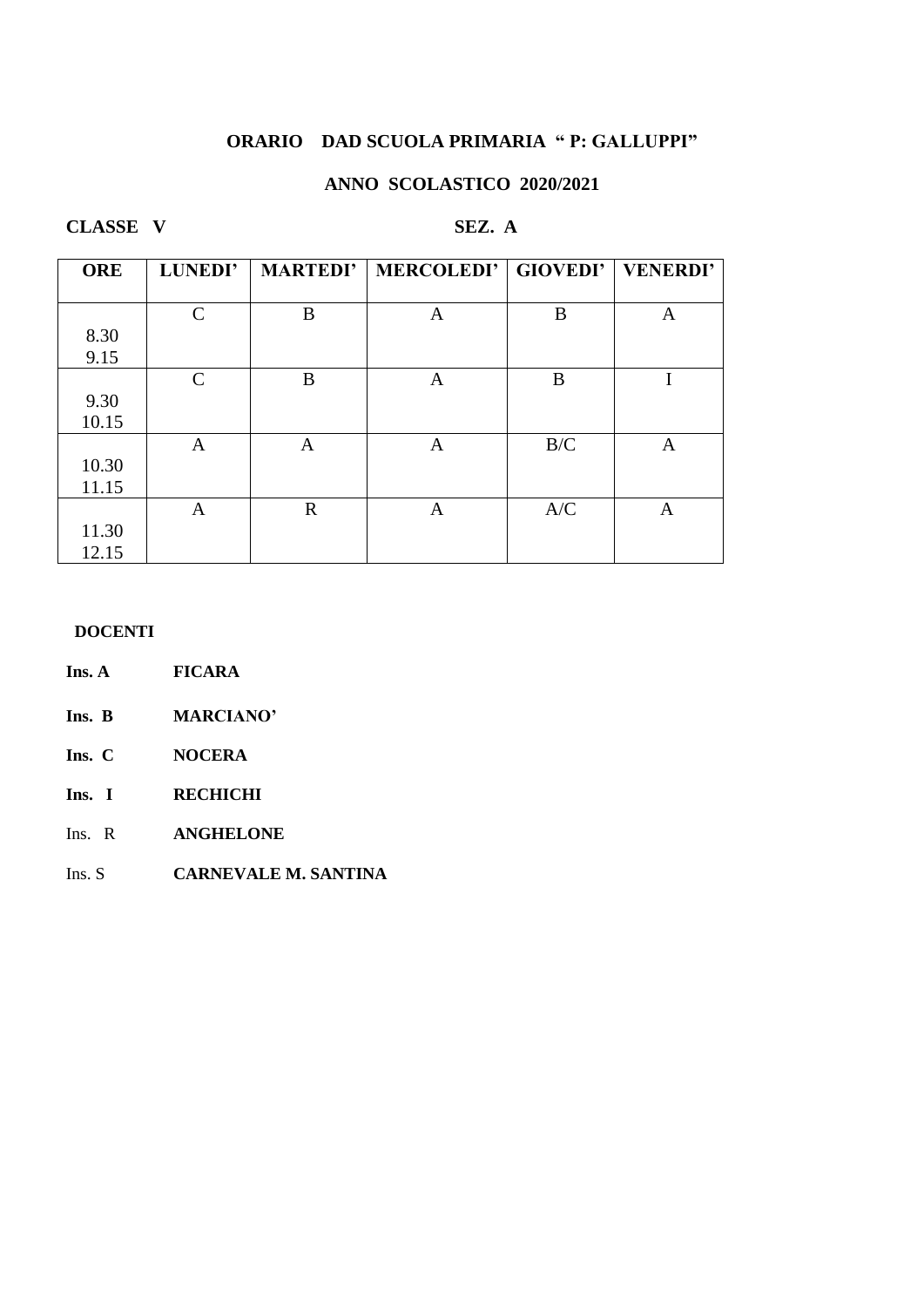# **ANNO SCOLASTICO 2020/2021**

## CLASSE V SEZ. C

| <b>ORE</b> | <b>LUNEDI'</b> |              | <b>MARTEDI'   MERCOLEDI'  </b> |              | <b>GIOVEDI' VENERDI'</b> |
|------------|----------------|--------------|--------------------------------|--------------|--------------------------|
|            |                |              |                                |              |                          |
|            | A              | A            | $\mathsf{C}$                   | A            | A                        |
| 8.30       |                |              |                                |              |                          |
| 9.15       |                |              |                                |              |                          |
|            | $\mathbf{A}$   | $\mathbf{A}$ | $\mathsf{C}$                   | $\mathbf{A}$ | B                        |
| 9.30       |                |              |                                |              |                          |
| 10.15      |                |              |                                |              |                          |
|            | $\mathbf{A}$   | $\mathbf{A}$ | B                              | $\mathbf{A}$ | B                        |
| 10.30      |                |              |                                |              |                          |
| 11.15      |                |              |                                |              |                          |
|            |                |              |                                |              |                          |
|            | I              | $\mathbf{A}$ | B                              | R/A          | B                        |
| 11.30      |                |              |                                |              |                          |
| 12.15      |                |              |                                |              |                          |

- **Ins. A PITASI**
- **Ins. B MARCIANO'**
- **Ins. I RECHICHI**
- **Ins. R ANGHELONE**
- **Ins. C NOCERA**